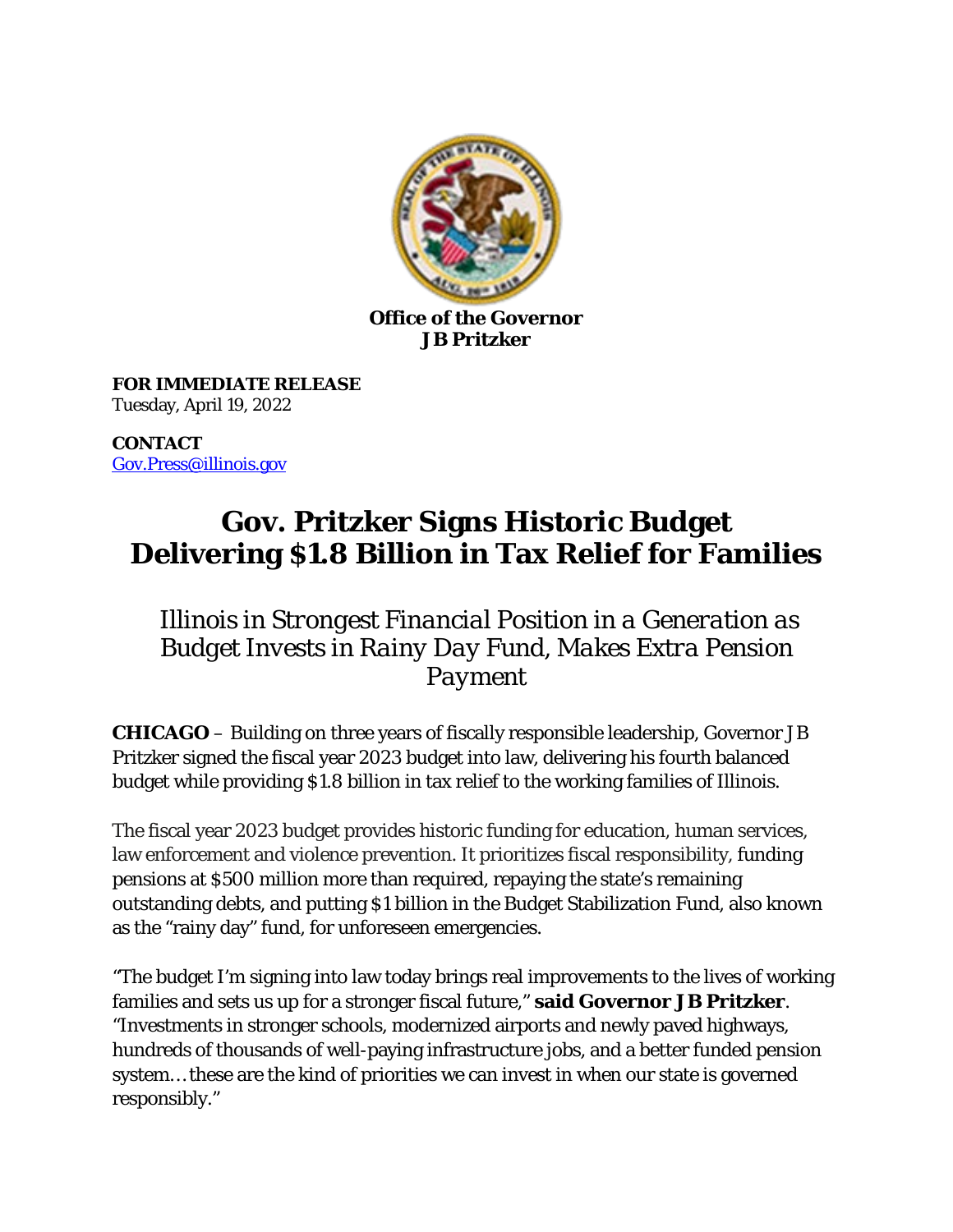"This budget reflects our administration's continued support for pathways of learning because we know access to education can change the trajectory of a student's life, families' lives, and their communities," **said Lt. Governor Juliana Stratton**. "We are building on our historic investments in education by increasing funding and support that will uplift young people from their earliest moments in school. From our nationleading early childhood education efforts to funding MAP grants for nearly 25,000 additional students, we're aiming high and setting our sights on equitable, affordable education for all."

"This budget continues us down the path of financial surety, invests in critical resources like public safety and human services, and helps ease the burden of inflation for families with \$1.8 billion in tax relief," **said House Speaker Emanuel "Chris" Welch (D-Westchester)**. "This is what financial responsibility looks like, and fiscal watchdogs agree. I'm proud of the work that went into this budget and grateful to see Governor Pritzker sign it into law today."

"We are continuing our practice of responsible budgeting while helping those who need help the most," **said Illinois Senate President Don Harmon (D-Oak Park)**. "Families are struggling, and I hope this budget provides them a bit of relief."

"This two-year pandemic, plus the recent inflation, have combined to cause extreme financial pain for Illinois families," **said Leader Greg Harris, (D-Chicago)**. "Our budget helps ease inflationary pain by cutting taxes on everyday needs like gas, groceries and school supplies; while also providing property tax relief, tax rebates and an expansion of the Earned Income Tax Credit. This new budget demonstrates our commitment to stepping up for the everyday people of this state."

"For far too long, many Illinois communities have been left behind when it comes to health care, and our Medicaid providers have been stretched thin," **said Leader Robyn Gabel (D-Evanston)**. "Healthcare is a human right, and this budget invests in the Healthcare Workforce Initiative so we make the system more inclusive and responsive to the medical needs of all Illinoisans."

"When we support and uplift our immigrant communities, the entire state benefits. By including ITIN filers in the permanent expansion of the Earned Income Tax Credit and extending Medicaid benefits to undocumented individuals, Illinois is treating this population with the dignity and respect they deserve," said **Leader Elizabeth Hernandez (D-Cicero)**. "This budget is a moral document that exemplifies Illinois' commitment to equity and relief for all residents."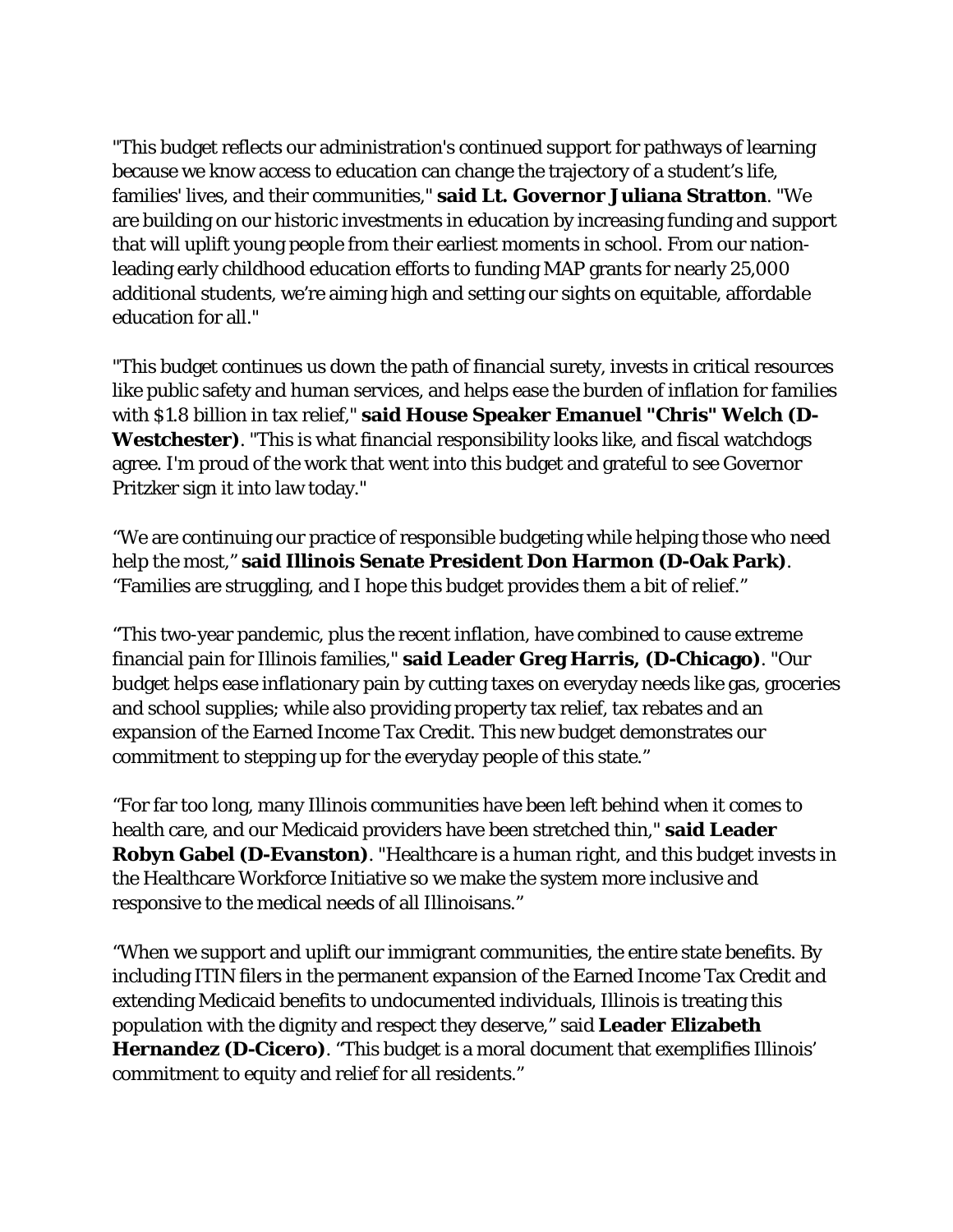"This is one of the best budgets that we have seen in years," **said Sen. Elgie R. Sims (D-Chicago)**. "As the Senate Appropriations Committee chairman, I set a mandate for our budget to solve the pressing economic problems facing low- and middle-income families. Because of our responsible fiscal approach, our state has generated the largest surplus in more than two decades and builds on the financial stability that we have seen over the past few years. In this budget plan, we were able to invest directly into families across Illinois by providing taxpayers major tax cuts and direct payments. Our plan sets us up for short- and long-term success and I remain committed to economically advancing the state of Illinois."

"With inflation creating more economic challenges for hardworking families nationwide, Illinois has delivered a responsible budget plan to offer relief, make smart investments and provide economic stability," **said Sen. Bill Cunningham (D-Chicago)**. "By putting money back in residents' pockets, our state is making an effort to support families with inflation-related burdens, create opportunity and set money aside for a rainy day."

"This new law puts money back in the pockets of homeowners and families in the South Suburbs," **said Sen. Michael E. Hastings (D-Frankfort)**. "We are slowly recovering from the most severe public health crisis that our state, country and the world has seen in the last century. It is crucial that we prioritize families by providing them with much needed and deserved relief to ensure Illinois' economy keeps growing."

"Investing in education is investing in a brighter future for our state," **said Rep. Will Davis (D-Homewood)**. This budget continues our investment in evidence-based K-12 education, and includes millions of dollars for early childhood, special, and higher education so that all young people in Illinois have the tools necessary to reach their full potential."

"Given the pandemic and the impact of inflation, we know families are in desperate need of relief," **said Rep. Mike Zalewski (D-Riverside)**. "After months of negotiations, today the governor is signing a budget that supports people and families that need help the most, and provides tax incentives to support Illinois businesses. This budget reaffirms our commitment to recovery for families and businesses across Illinois."

#### **FISCAL YEAR 2023 BUDGET HIGHLIGHTS**

#### **OVERVIEW**

The State of Illinois' fiscal year 2023 budget plan for both operations and capital are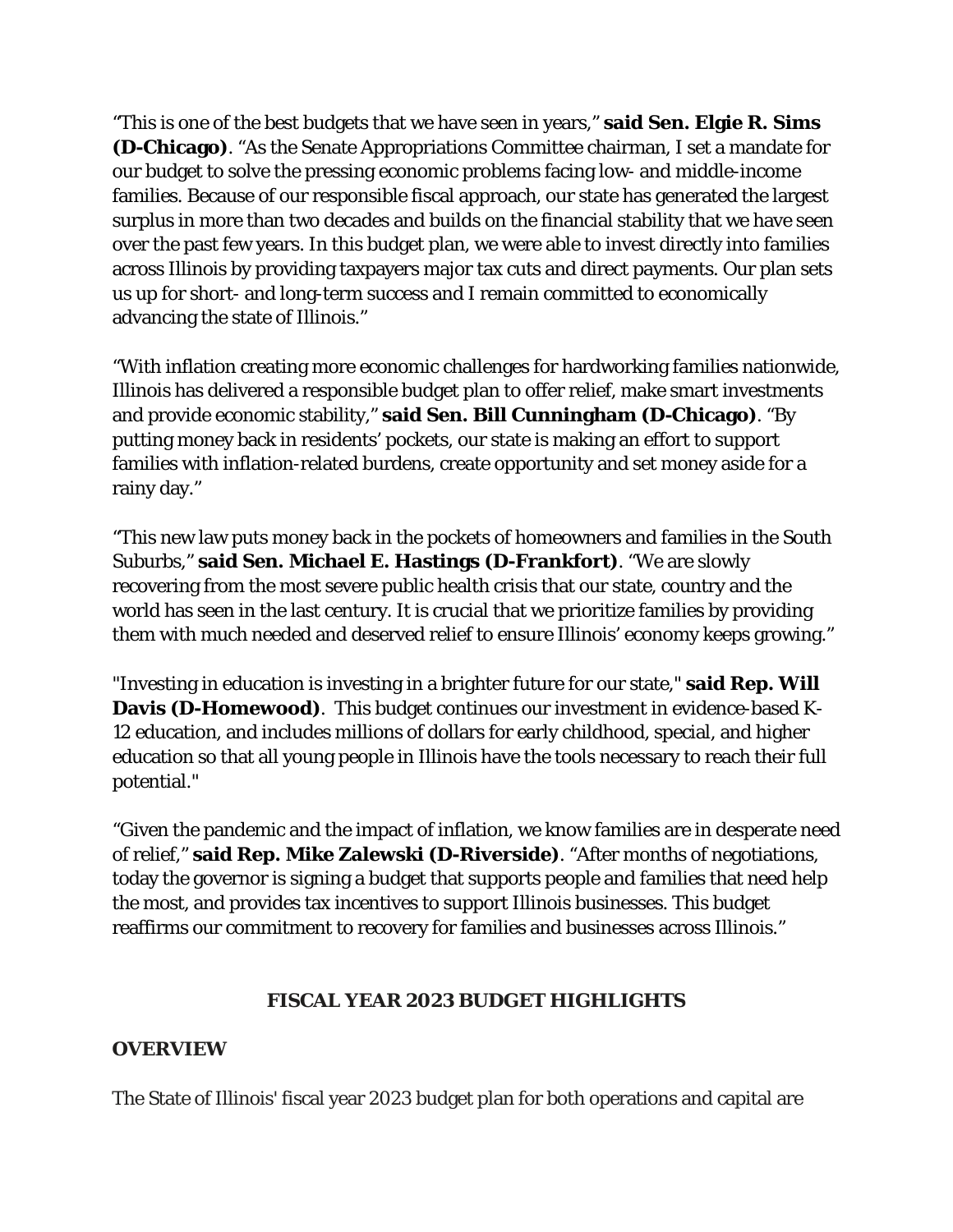contained in HB 900 (Appropriations), along with HB 4700 (the Budget Implementation bill), and SB 157 (the revenue omnibus bill). The fiscal year 2023 General Funds budget plan reflects projected revenues of \$46.429 billion and expenditures of \$45.986 billion, resulting in a \$444 million surplus.

The fiscal year 2023 budget also directs federal dollars received from the American Recovery Plan Act (ARPA) to aid businesses, healthcare providers and families, and invest in Illinois' communities.

Highlights from the budget package include:

## **Help for Illinois Families**

#### **\$1.83 BILLION IN TAX RELIEF FOR FAMILIES**

- Suspends the tax on groceries for one year saving consumers \$400 million
- Freezes the motor fuel tax for six months saving consumers \$70 million
- Provides  $$520$  million for a one-time property tax rebate  $-5\%$  of property taxes paid, up to \$300 per household
- Permanently expands the earned income tax credit from 18 to 20 percent of the federal credit while expanding the number of households covered – putting \$100 million per year back into the pockets of working families who need it most
- Provides \$685 million for direct rebate checks to working families
	- o \$50 per individual
	- o \$100 per dependent, up to three children per family
		- Income limits: \$200,000 for individuals and \$400,000 for joint filers
- Provides families with a "Back to School" sales tax holiday on clothing and school supplies for a week in August and doubles tax credit for teachers who buy classroom supplies – saving \$50 million

## **Responsible Fiscal Management**

Fiscally responsible choices over the last three years have resulted in historic progress toward financial stability in Illinois. The package of budget bills the Governor signs today:

• Builds on the \$4.1 billion payment of outstanding debts included in the recently passed P.A. 102-696 that will save taxpayers millions of dollars in interest payments.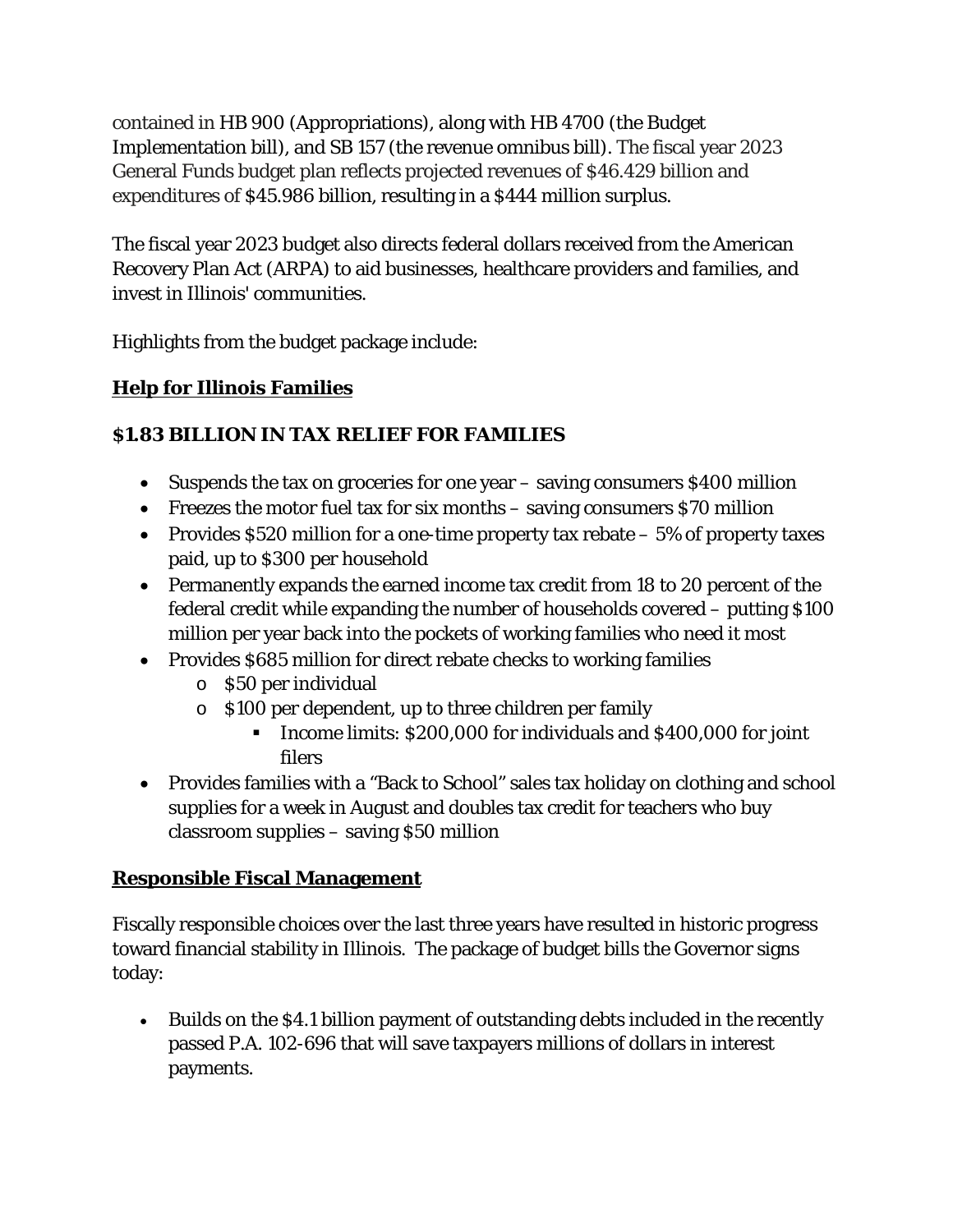- o This included using ARPA funds for a \$2.7 billion repayment of federal advances to the Unemployment Insurance Trust Fund, reducing the potential tax burden on business and potential benefit reductions to labor.
- Contributes \$1 billion to the Budget Stabilization Fund (BSF) across FY2022 and FY2023 - the first deposits in 18 years. Also creates ongoing, permanent funding for BSF for the first time.
- Eliminates the payment delays in the employee and retiree health insurance program through \$898 million in FY2022 supplemental appropriations.
- Adds an additional \$500 million directly to the Pension Stabilization Fund, reducing long-term liabilities by an estimated \$1.8 billion (\$300 million in FY2022 supplemental, \$200 million in FY 2023)
- Keeps pace with payment of the state's bills, with estimated bill payment delays at the lowest levels since before the Great Recession

## **Public Safety & Violence Prevention**

The fiscal year 2023 budget demonstrates the State's commitment to funding public safety and violence prevention initiatives with funding for:

- Approximately \$1 billion for violence prevention, youth employment, and diversion program appropriations, to deliver a multi-year investment in these programs that far exceeds previous levels. Includes appropriations for Reimagine Public Safety and R3 grants
- 300 new State Police troopers, the single largest dollar investment in state history to expand cadet classes
- \$50 million increase directly from cannabis revenues to support communities harmed by violence, excessive incarceration, and economic disinvestment
- \$240 million for the Reimagine Public Safety Act (\$235 million ARPA, \$5 million GRF)
- \$30 million to support the Violent Crime Witness Protection Program
- \$20 million for grants to non-profits for security investments to prepare for hate crimes
- \$30 million for Local Law Enforcement Body Camera grants
- \$20 million for less lethal device grants and associated training expenses
- \$10 million for the Co-Responder pilot program
- \$10 million for a local law enforcement retention grant program
- \$8 million for a multi-year equipment replacement program at the Illinois State Police that includes radios, body and car cameras and cloud storage
- \$5.4 million for increased staffing and equipment at new forensic lab in Decatur, after expanding state forensic capacity in Chicago and Joliet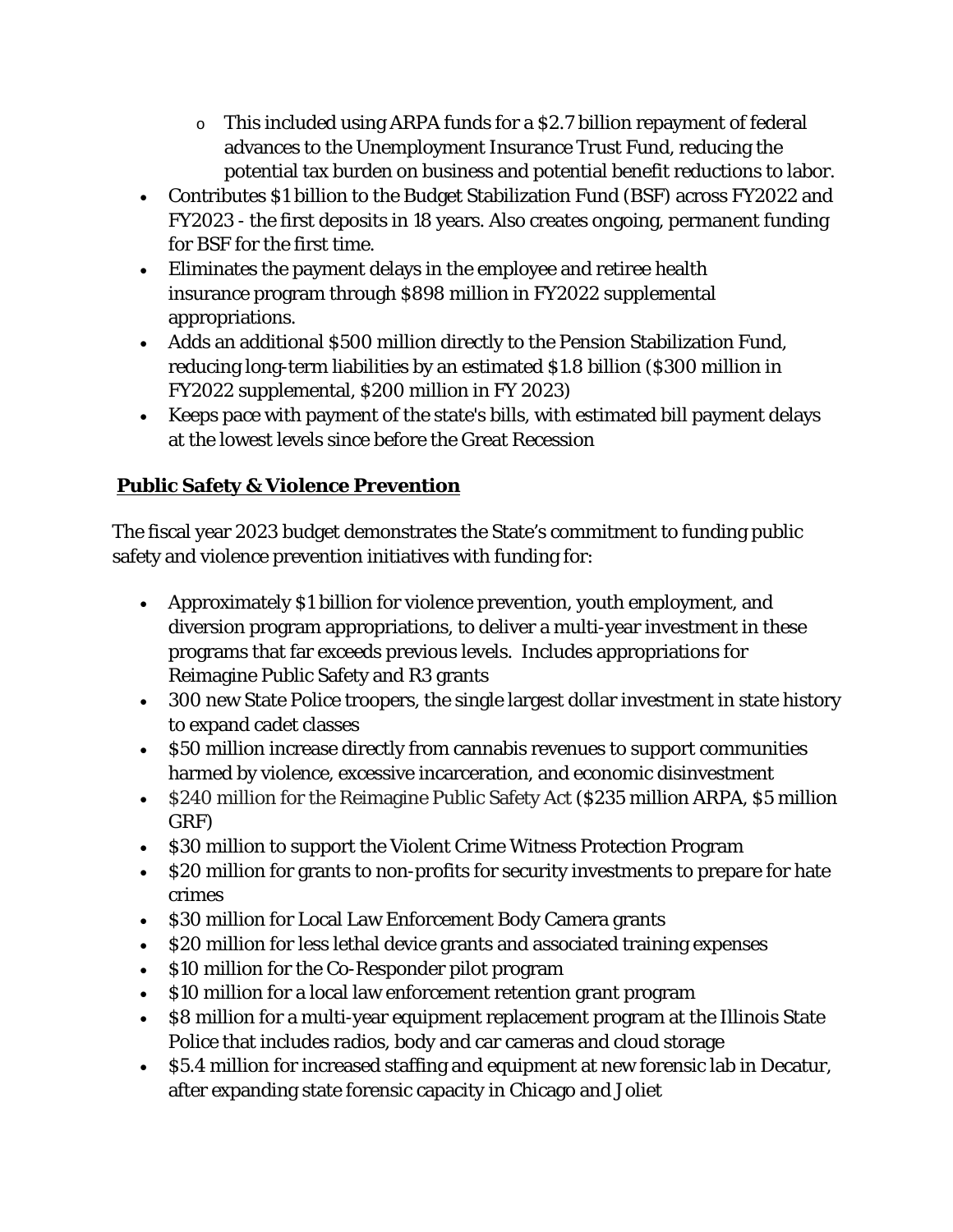• \$20 million for cameras and automatic license plate readers on state routes

#### **Investments in Education**

The fiscal year 2023 budget is designed to foster the success of young people throughout the state through investments in preK-12 and higher education budgets.

Fiscal year 2023 funding reflects:

- \$350.2 million increase for Evidence-Based Funding (EBF) for K-12 schools, to a total of \$7.9 billion in EBF appropriations
- \$96 million increase for transportation and special education district reimbursements
- \$54.4 million increase for Early Childhood Education to \$598 million
- \$300 million to Strengthen and Grow Childcare Grants to stabilize childcare providers
- \$601.5 million in support of need based Monetary Award Program (MAP) funding, a one year \$122 million increase, plus an expansion of the maximum award to 50% of tuition at public universities and coverage for an additional 24,000 students
- A 5 percent operating budget increase to Public Universities and Community Colleges in fiscal year 2022 through supplemental appropriations and a continuation of the 5 percent increase in fiscal year 2023
- \$230 million to retire the unfunded liability for College Illinois! in P.A. 102-696, saving taxpayers \$75 million in unnecessary costs over the remaining life of the prepaid tuition program
- An increase in funding for minority teacher scholarships

## **Strengthening Healthcare, Mental Health and Social Service Funding**

The fiscal year 2023 budget reflects the State's commitment to supporting vital healthcare providers through the lingering challenges of the COVID-19 Pandemic, strengthens mental health services and the social service safety net.

#### **Healthcare**

- Provides \$240 million in hospital tax relief through additional support to the Hospital Provider Fund
- Includes hundreds of millions in grant funding for safety net hospitals and other hospitals in Illinois from General Revenue Fund (GRF) and federal COVID-19 assistance dollars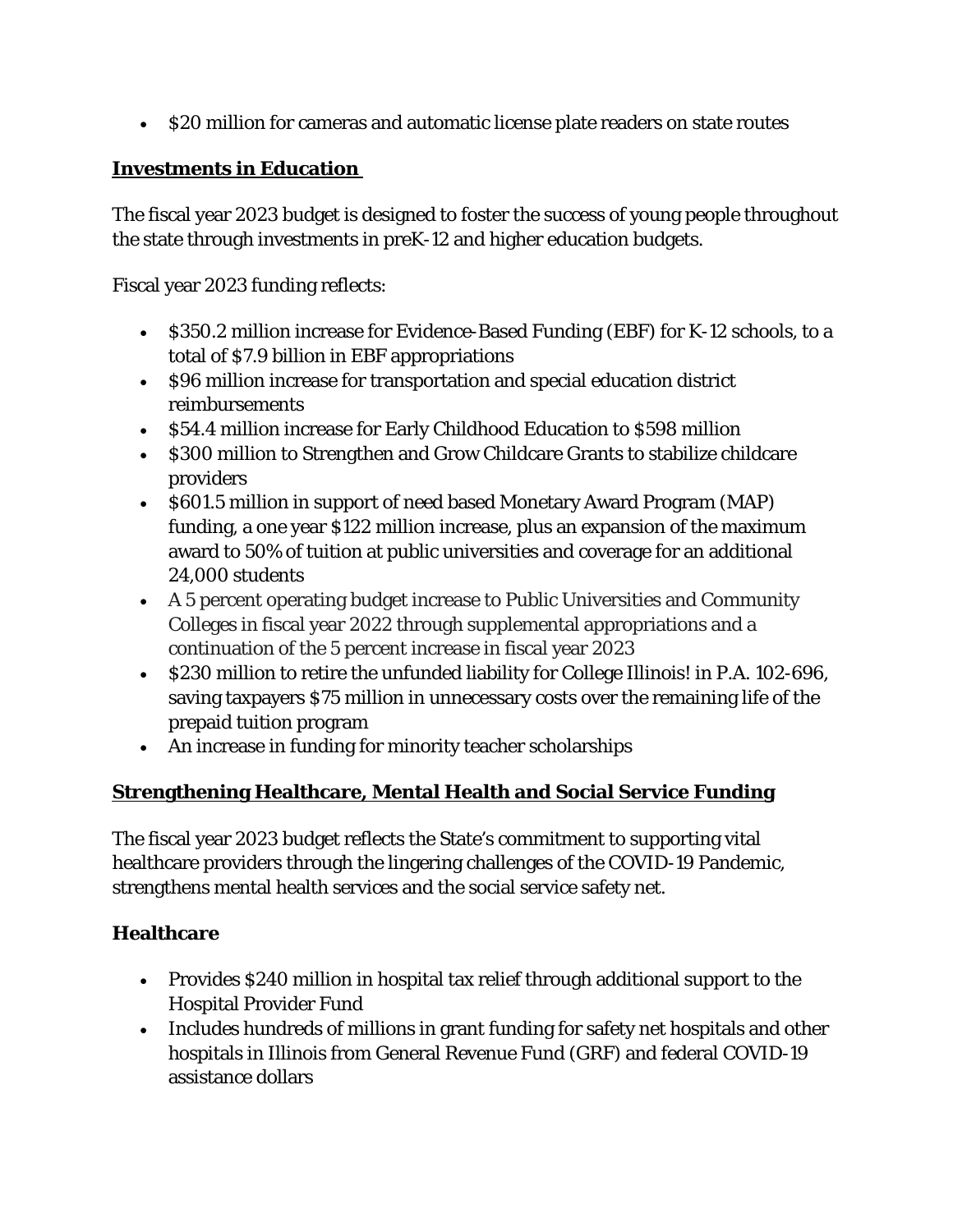- Fully funds nursing home rate reform and a redesigned provider assessment to maximize federal dollars, encourage staffing and improve quality, with more than \$700 million, all funds
- Waives licensing fees for nearly 470,000 frontline healthcare workers
- Sets aside \$180 million to preserve and expand the healthcare workforce, through Medicaid providers, focusing on underserved and rural areas
- Creates the \$25 million Pipeline for the Advancement of the Healthcare (PATH) Workforce grant program through the Illinois Community College Board, to train and provide support to students entering high demand healthcare professions
- Includes a \$7.8 million increase in state support to Nurse Scholarships and Grants in our Higher Education institutions

#### **Mental Health and Substance Use**

- Increases funding by approximately \$230 million to mental health care and community-based substance use disorder treatment providers through rate enhancements
- Provides funding to fully implement the Pathways to Success Program for children with serious mental illnesses, with approximately \$150 million, all funds
- Creates the appropriation framework for the first year of funding from the National Multi-State Opioid Settlement agreement for prevention, treatment, and recovery services
- Allocates \$70 million to implement the 9-8-8 Call Center and Crisis Response for individuals experiencing a mental health crisis
- Increases funding for Substance Use, Prevention and Recovery
	- o \$8 million Naloxone for distribution to first responders
	- o \$2 million– Mobile Treatment Units
	- o \$3 million Illinois State Police Diversion Pilot pilot project in three areas of the state to provide mental health, substance use or other services to crime victims.
- Focuses on building up the Behavioral Health Workforce with the following investments
	- o \$6 million for the Workforce Center to strengthen Illinois' mental health workforce for the future
	- o \$8 million for Certified Recovery Support Specialist funding
	- o \$5 million Student Loan Repayment for mental health providers

## **Funding the Social Safety Net**

• Includes \$94.8 million for the second-year implementation of recommendations from an outside study of state programs supporting the Intellectual/Developmental Disability community which recommended organizational changes and funding increases.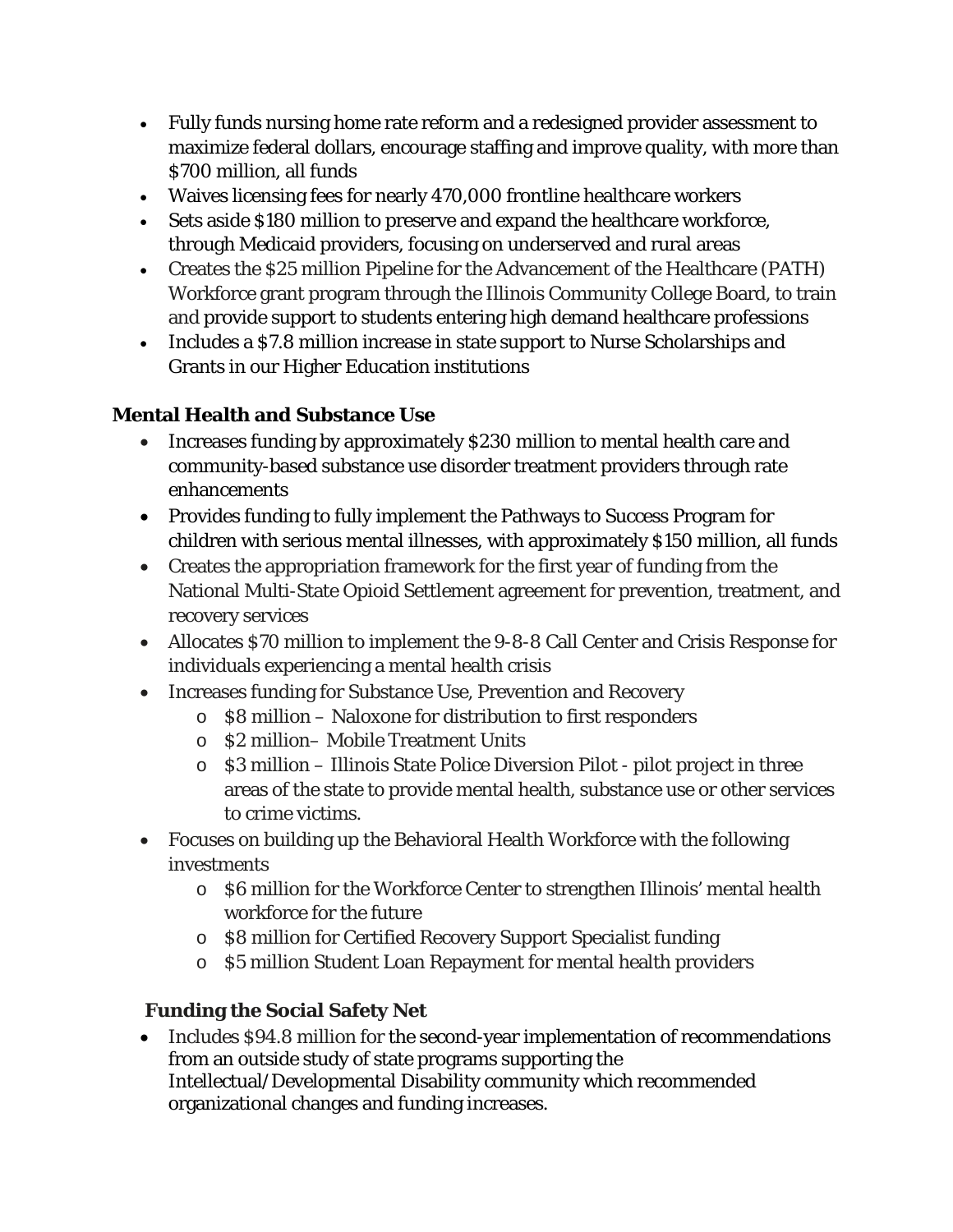- Provides \$14 million for January 1<sup>st</sup> rate increase for Department on Aging's Community Care Program and funds continued higher levels of home-delivered meals for seniors.
- Sets aside \$250 million to hire additional Department of Children and Family Services (DCFS) staff, increase rates for DCFS' private partners and create new residential capacity.
- Provides an additional \$90 million to the state's Low-Income Household Energy Assistance Program (LIHEAP), expanding per-household aid to help low-income households pay utility bills and avoid disconnection.

#### **Support for Businesses and Communities and the Environment**

The fiscal year 2023 budget uses a variety of tools to support communities and businesses of all sizes, as well as funds initiatives to protect the environment and grow the economy.

#### **Economic and Community Development**

- One-year waiver of retail liquor license fees to aid restaurants, bars, and liquor license holders
- \$38 million to Employer Training and Investment Program to assist with workforce and employee training efforts
- \$5 million to develop minority entrepreneurship programs and support small, minority-owned businesses
- \$35 million in new capital appropriations to Rebuild Main Streets and Downtown Commercial Corridors to promote new investment and bring jobs to communities
- \$25 million in additional funding to communities through the Local Government Distributive Fund with a permanent increase in the state's revenue sharing formula
- \$20 million in grant funding for business attraction and retention
- \$7 million for marketing to increase the number of people entering high-demand manufacturing occupations, with \$2 million focused on electric vehicles and electric vehicle components
- \$20 million in new funding for State match for federal grants
- \$55 million in new capital funding to promote and enhance economic development throughout the state, including funds to support zero emission vehicle manufacturing, clean energy, supply chain manufacturing, and other environmental purposes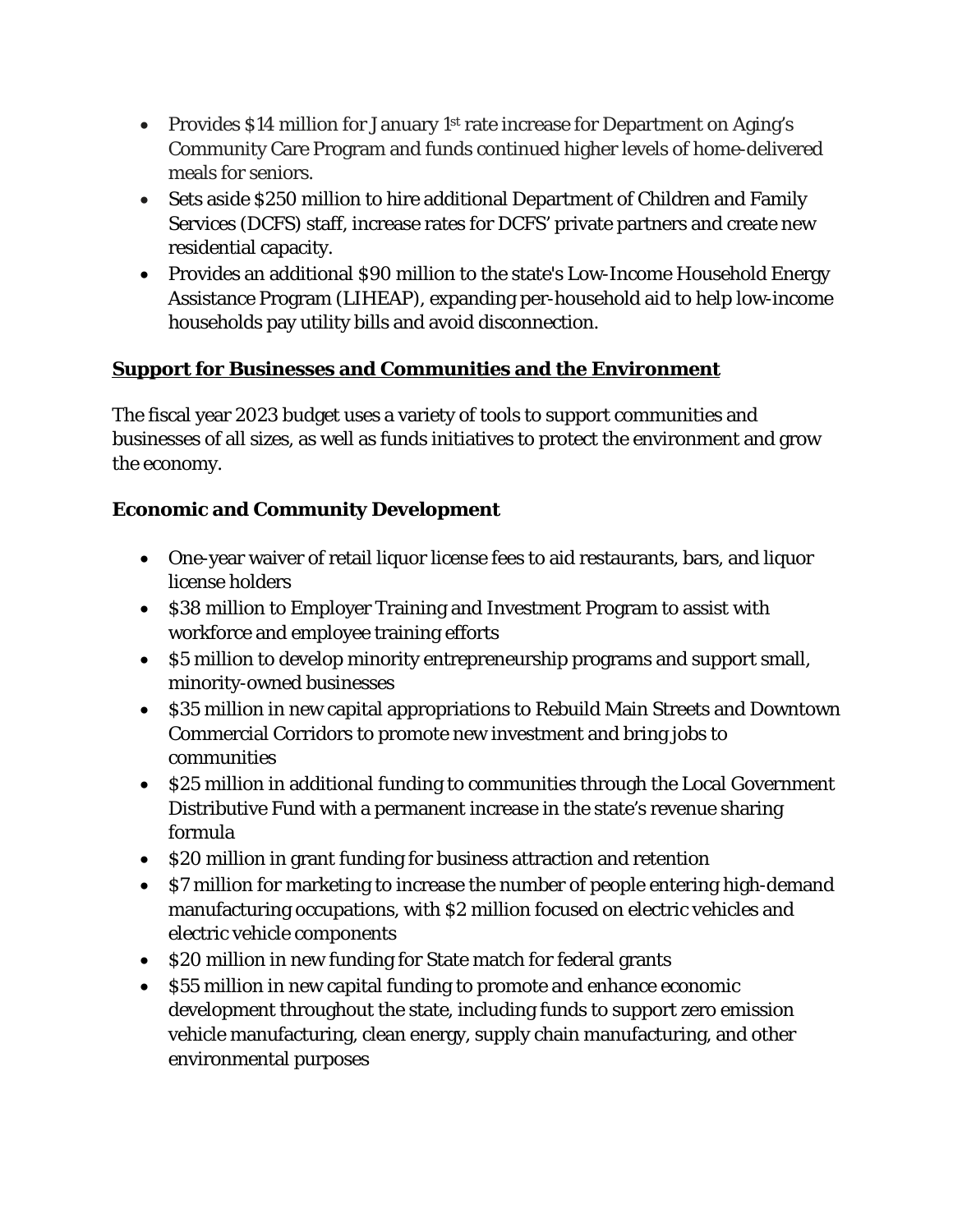- Creates the Manufacturing Illinois Chips for Real Opportunity (MICRO) Act, providing tax incentives to attract major manufacturers of semiconductors, microchips, and component parts
- Expands eligibility for the Reimagining Electric Vehicles in Illinois (REV Illinois) credit to battery recyclers, hydrogen and solar powered vehicles, and makers of their component parts.
- Modifies EDGE incentives to include startups, and extends the credit through 2027
- Supports Illinois' thriving film industry by expanding eligibility for the film tax credit and by the creation of the Illinois Production Workforce Development Fund – which will expand training opportunities for women and people of color.

## **Environmental Initiatives**

- Funds \$18.5 million in electric vehicle consumer rebates at the Illinois Environmental Protection Agency (IEPA)
- Continues funding for enforcement of the Clean Air Act and the Energy Transition Act at IEPA, including a \$1 million increase for expenses of air permitting and inspection activities
- Includes \$30 million for the Department of Central Management Services (CMS) to jump-start conversion of the state government vehicle fleet to zero emission vehicles and to deploy electrical charging infrastructure throughout Illinois
- Reappropriates \$70 million from Rebuild Illinois at IEPA for transportation electrification and charging infrastructure statewide
- Continues funding for unsewered communities planning and construction grants for communities around the state
- Includes \$56 million for new Open Space Lands Acquisition and Development grants at Department of Natural Resources (IDNR), providing the largest and most accessible opportunity in the state's history for distressed communities
- Provides \$39 million for new pay-as-you-go funding for improvements and construction projects at IDNR parks and historic sites, including Frank Holten State Park, Matthiessen State Park Annex project and Rend Lake.

## **Capital Funding**

The fiscal year 2023 capital budget, included in HB 900, represents a continuation of the historic **Rebuild Illinois** program and other ongoing capital initiatives. Continued use of federal funds will expedite delivery of critical initiatives. Illinois anticipates receiving billions of dollars from the federal **Infrastructure Investment and Jobs Act** (IIJA) to invest in transportation, water, broadband, clean energy and more.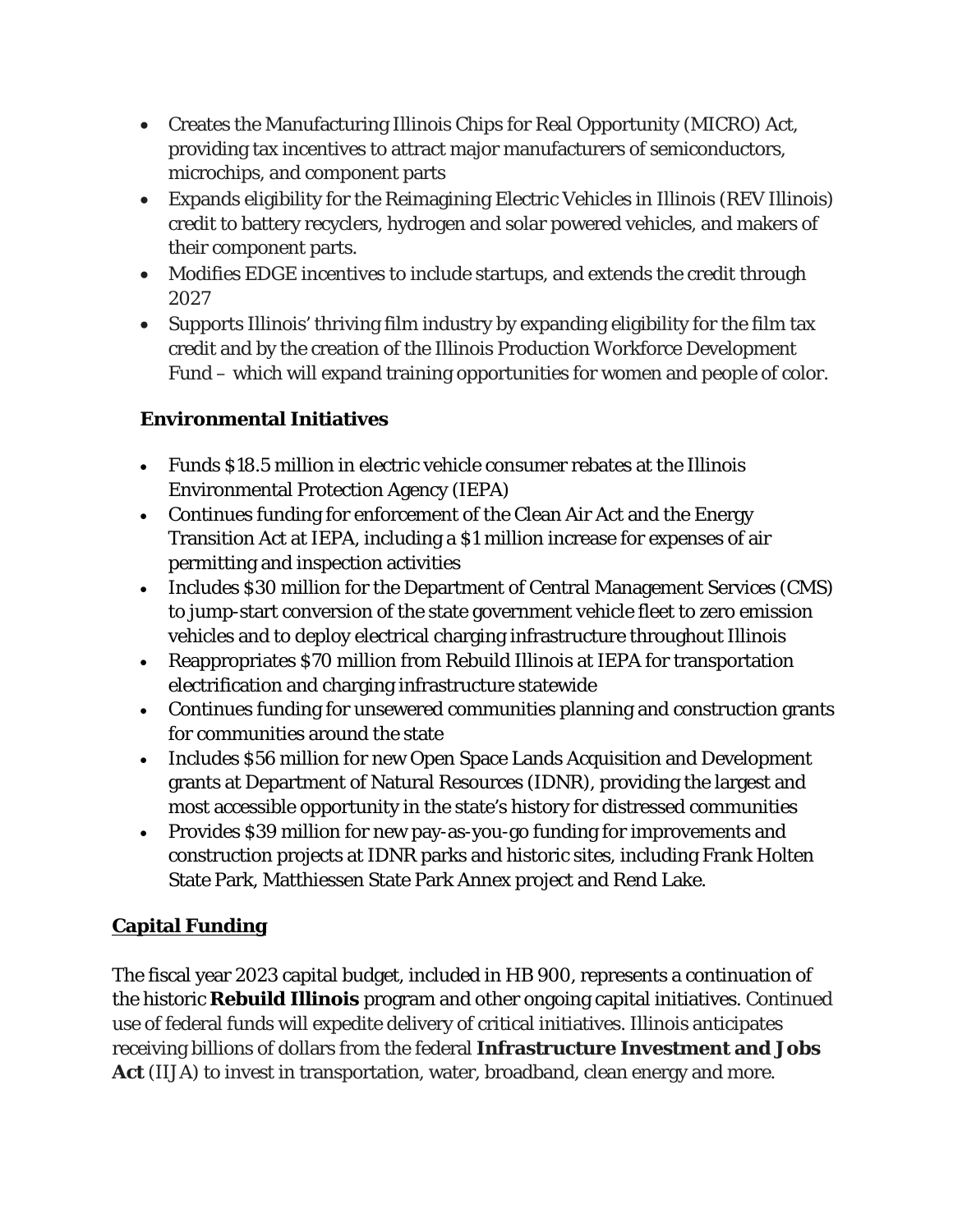- Provides continued utilization of \$1 billion in ARPA funds to cash-fund critical water and sewer infrastructure projects and for statewide broadband, including Connect Illinois
- Fully funds the fiscal year 2023 Road Program at an estimated \$3.76 billion
- Provides IIJA resources to Illinois Department of Transportation (IDOT) to prepare for the \$15.8 billion in combined federal formula funding addressing all modes of transportation across the state.
- Includes \$100 million to DCEO for community-driven broadband expansion to help close the digital divide.
- Supports the first year of IIJA lead service line replacement loans at \$113.1 million, as well as \$2 million in new IEPA funding to provide lead service line inventory and planning grants to communities around the state.
- Provides \$9.1 million to IEPA for the first year of IIJA funds to promote energy efficiency, conservation, and state energy programs.
- Allows IDOT to capture nearly \$150 million in formula funds through IIJA's National Electric Vehicle Infrastructure Formula Program to support the expansion of an EV charging network in the state.
- Supports Illinois competing for a share of \$2.5 billion in nationwide competitive grant program funding intended for to procure and install electric vehicle chargers, with the goal of building a national network of electric vehicle chargers and to support community charging infrastructure.
- Includes \$30.2 million to address cybersecurity risks and threats.

## **American Rescue Plan Act (ARPA)**

Appropriates the remaining \$4 billion in federal American Rescue Plan Act funding, including the \$2.7 billion deposited into the Unemployment Insurance Trust Fund (P.A. 102-696) and another \$1.37 billion to a number of agencies in COVID-19 related response, including:

- \$320 million in state COVID-19 response operational appropriations for Illinois Emergency Management Agency (\$200 million), Department of Corrections (\$50 million), Department of Human Services (\$50 million) and Department of Public Health (\$20 million)
- \$380 million in pandemic support healthcare provider payments including
	- o \$225 million for Nursing Homes
	- o \$67 million for Hospitals
	- o \$30 million for Ambulances
	- o \$58.7 million to support safety-net hospitals through DPH
- \$235 million (plus \$5 million GRF) to support violence prevention grants through Reimagine Public Safety Act